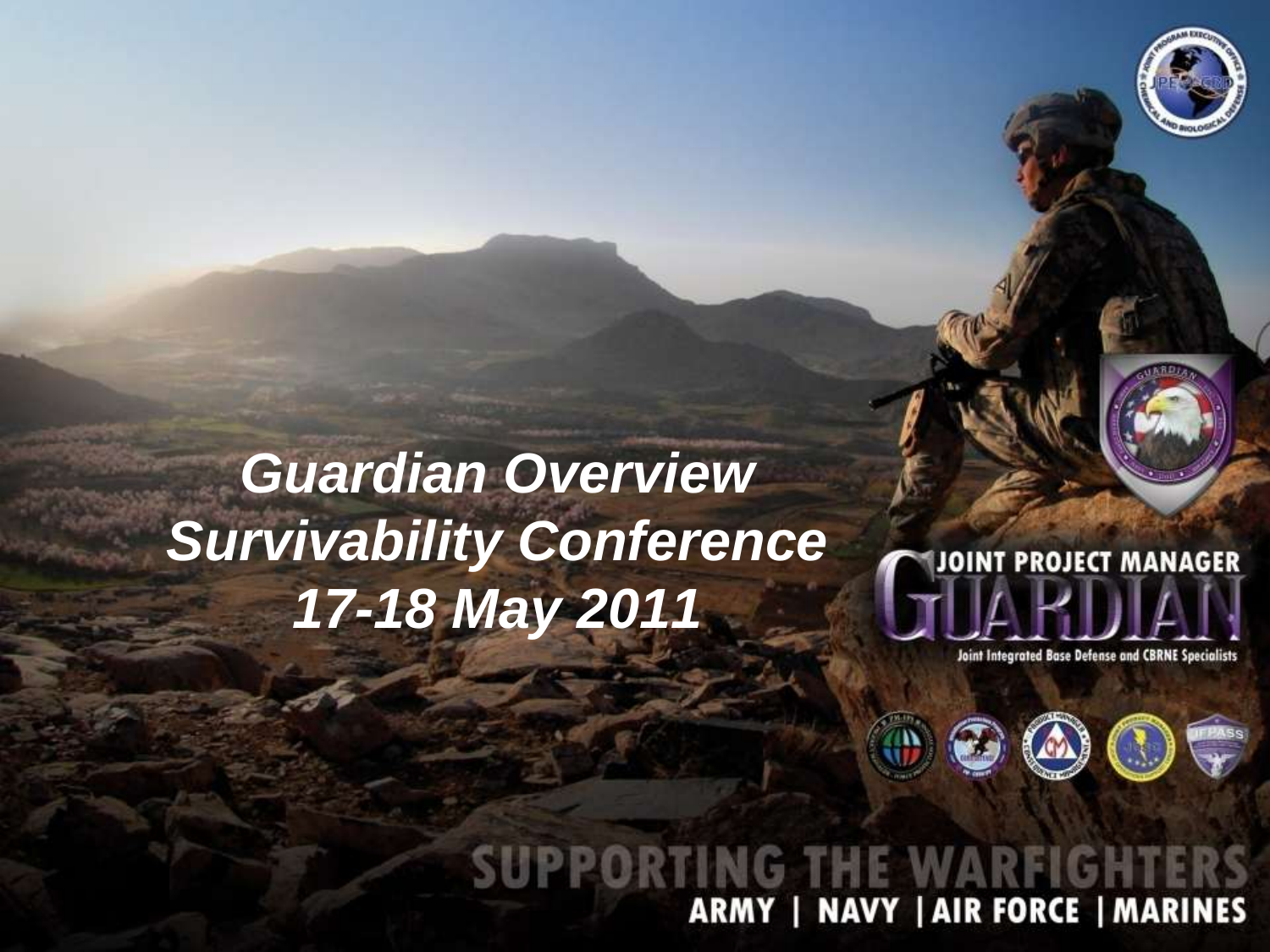

## VISION

• Be the Joint Guardian: Always present, never seen. A joint enabler preparing for the worst and poised to save lives and act decisively when the "unthinkable" occurs.

### MISSION

• Provide integrated capability to vigilantly protect our homeland, deployed forces and coalition partners, to enable rapid response, mission execution and restore our way of life.

## IMPERATIVES

- CBRN focused, All Hazards capable to Prevent, Protect, Respond and Recover.
- Plan, Equip and Train to support the Warfighter's requirements to conduct Elimination, Interdiction, Passive Defense and Consequence Management.

# **RESILIENCE IS A DETERRENCE**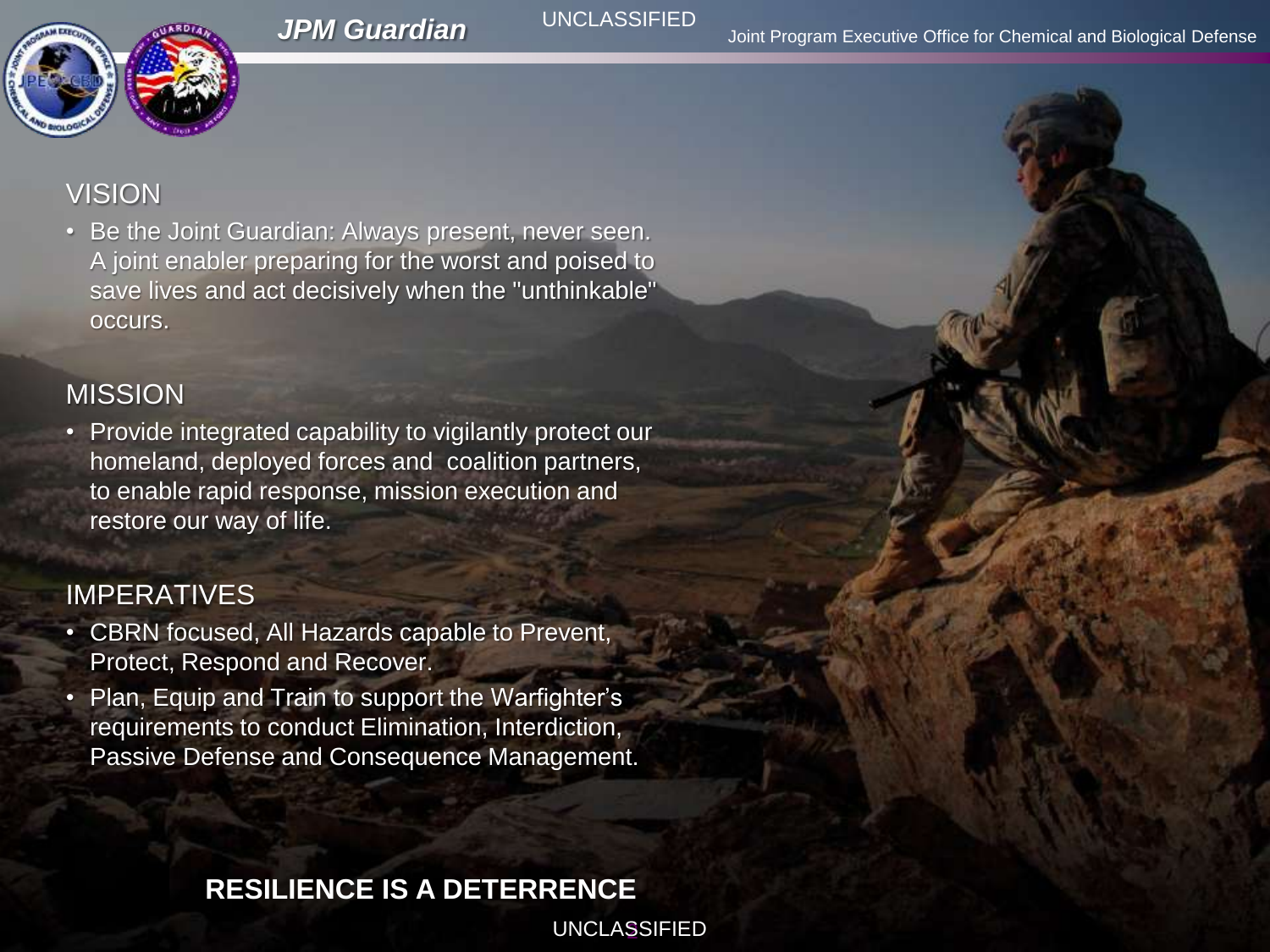**Joint Product Manager, Chemical, Biological, Radiological and Nuclear (CBRN) Installation Protection Program** Provide Joint CBRN:

- Detection
- Identification
- Protection
- Response
- Information **Management**

#### **Joint Product Manager, Consequence Management**

Support Department of Defense Weapons of Mass Destruction (WMD) Response Units Providing:

- Advanced Analytics
- Information Management
- Communications
- Commercial –off-the-Shelf Life Cycle Management
- Protection
- Detection/ID
- Survey/Monitoring



**Joint Product Manager, Joint Operations Support (CBRNE)**

Unique single Integrating PM for 20th Support Command, providing:

- CBRN
- Explosive Ordnance **Disposal**
- National Technical
- Nuclear Forensics
- Joint Task Force **Elimination**



#### **Product Manager Force Protection Systems**

Provide the Army Physical Security Force protection capability:

- Automated Installation Entry
- Anti-intrusion
- Explosive Detection
- Tactical Force **Protection**
- Integrated Force Protection Suites



#### **Product Director, Interim Integrated Base Defense: Execute** the Joint Capability **Technology** Demonstration to field

- Integrated and interoperable physical/ Force Protection/CBRN protection and response capability

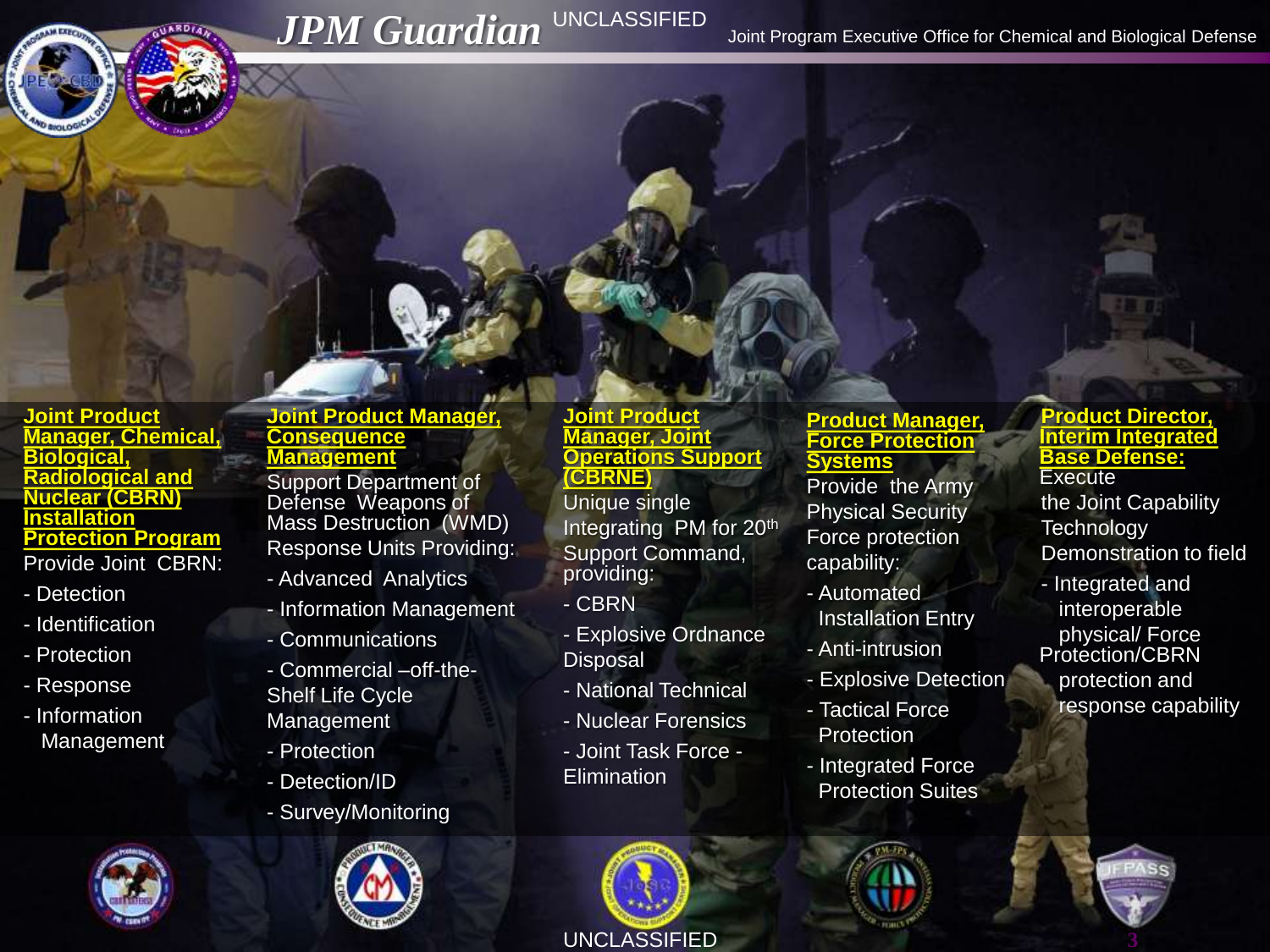

# **Guardian Portfolio**





**Integrated Commercial Intrusion Detection System (ICIDS)**



**Automated Installation Entry (AIE)**



**Non-Intrusive Inspection Systems (NII)**



**Mobile Detection Assessment Response System (MDARS)**



**Force Protection Suite (FP Suite)** 





**Battlefield Anti-Intrusion Lighting Kit, Motion Detector (LKMD) System (BAIS)**



**Rapid Deployment Integrated Surveillance System (RDISS)**



# **PM JOSC**